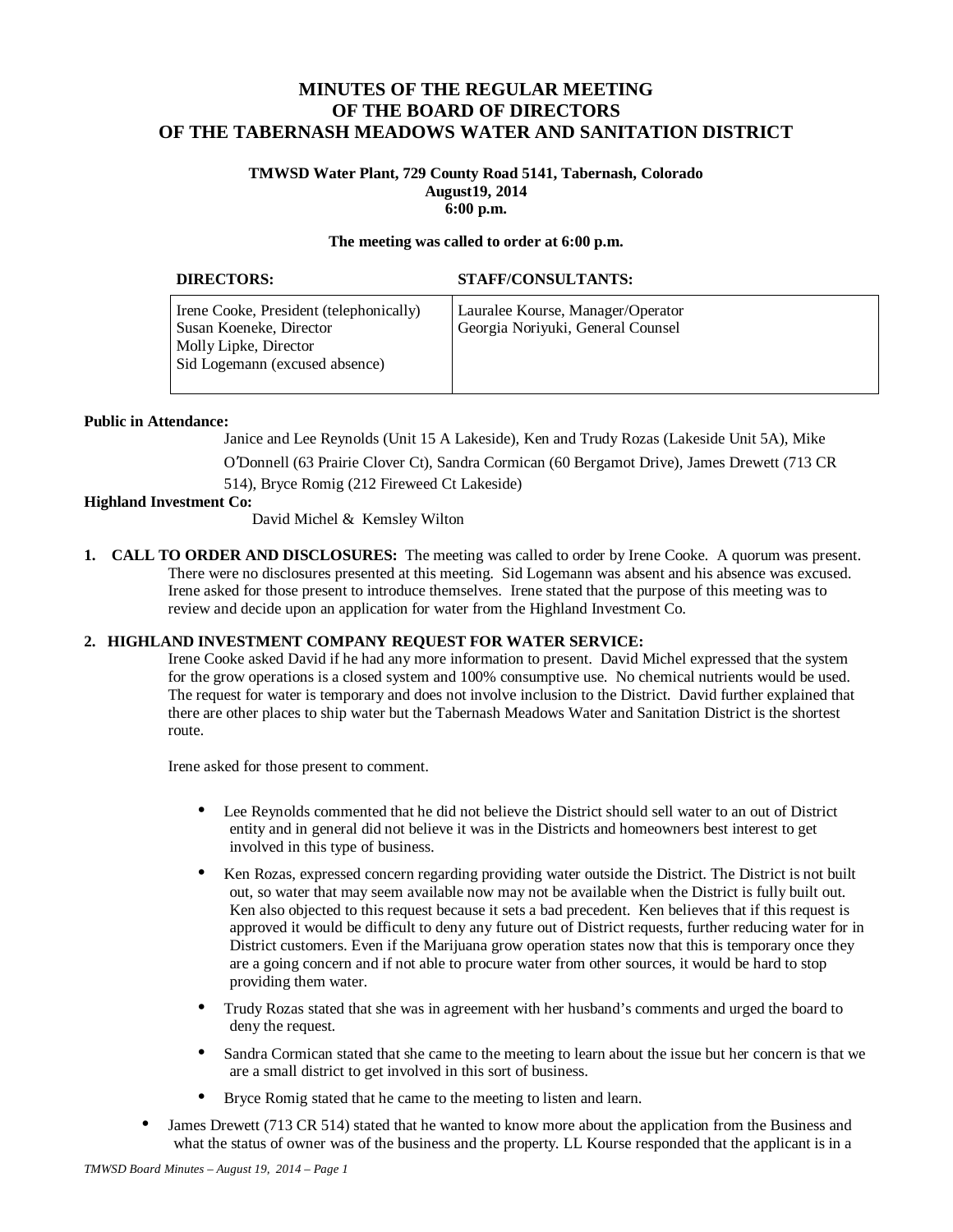due diligence period and does not own the property. James wanted to know if we were providing water at the physical location or how we were selling it. LL Kourse explained that the water would be delivered withen the District boundaries and trucked to the site. James expressed that he had a limited understanding but would defer to the board's position however he wants to understand it. James asked about the large amount of water rights and the possible revenue that the District could use. He also wanted to understand the mechanism of the decision making process. LL Kourse responded to James questions by stating that the board would take a vote at this meeting.

Irene expressed the position of the Districts legal water rights counsel, water rights engineer, technical operations engineer and staff was that the situation was complicated and that it appeared unreasonable being such a small district with limited staff to enter into an agreement to provide water to the Highland Investment Co. Irene asked for the rest of the board to comment and for staff comment and recommendation.

Molly Lipke, board member, discussed that when the applicant first came to the board it was presented as a simple situation and a potential revenue source. As Molly learned about the Federal Legal issues and the potentially liability that the District would be assuming she has decided that this is not an application she can support.

Susan Koeneke expressed that the Districts experts have recommended we do not sell water to the Highland Investment Company and at this time she is not in favor of the application for water.

LL Kourse reviewed the history of the request for water service;

- David Michels called the District in late June. LL told him he would need to provide the district with a letter and application describing his request. The District received a letter requesting service to the Highland Lumber Building for water service for a wholesale marijuana grow facility, retail sales and manufacture of infused edibles and to be placed on the July 14<sup>th</sup> meeting agenda. The District placed Highland Investment Company on the agenda for the July 14<sup>th</sup> meeting.
- The District checked with its consultants and attorney and learned that the District would not be able to pipe water to that location. This was told to David Michel and Kemsly Wilton at the meeting. Upon learning of this limitation, David Michel suggested that he could haul water from Jay Conroy's property and this was feasible because the District already set a precedent of selling water to the Tabernash Tavern when they ran out of water.
- During the meeting LL informed the board that the District had already spent nearly \$1,000 dollars on its staff and consultants and that an appropriate application should include a deposit to cover costs. Irene Cooke told David that the application to be considered would require a \$5,000 deposit which would be used by the District to pay costs already incurred and for services that would be required to review the application.
- LL explained the check that was sent to Georgia Noriyuki's office bounced and only after resubmittal by the bank did the funds clear.
- LL also explained that the application for water was incomplete and lacked engineering plans or details of the various parts of the marijuana operation.
- The district was asked to perform the review process ASAP. Our consultants reviewed the information provided and not one of them recommends we approve selling water to this business. It is evident to LL that this is more complicated than first presented and for such a small District not a reasonable situation.
- LL recommends that the board deny this request.

Molly Lipke motioned to not pursue the providing water to Highland Investment Company, Susan Koeneke seconded the motion. James Drewett requested time for additional comments. James wanted to better understand the operational side of the sewer issue. Irene expressed that this was a time for public comment and did not believe that the board should go into these details as the motion on the table did not require these details because it was just the request for water that was being considered. The sewer service would be reviewed after this motion. Ken Rozas further commented that the precedent to supply emergency water to an established business was different than supplying water to the applicant. Intentions are good but could become a situation where we would be asked to continue to supply water.